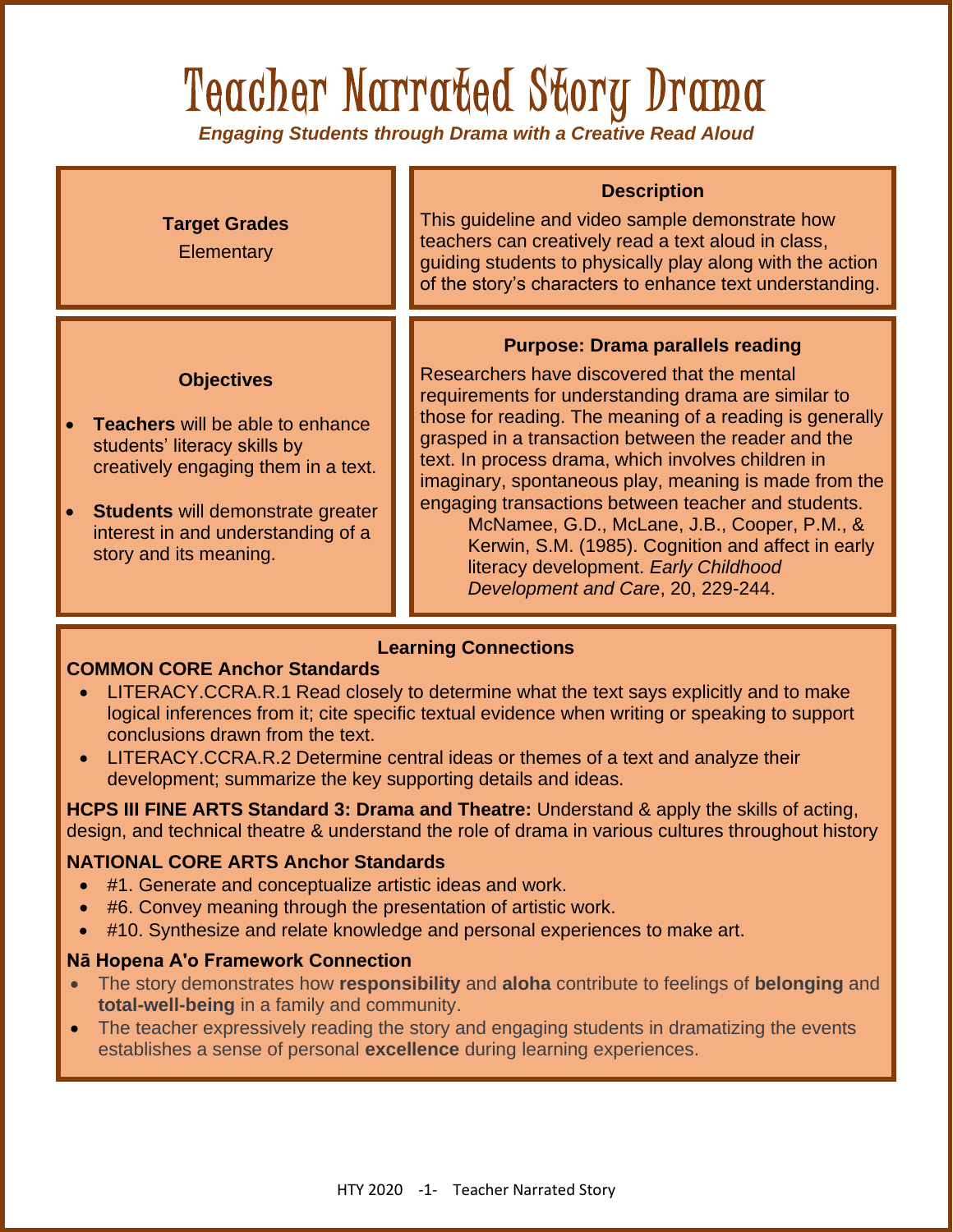## **An Introduction to Techniques for Creative Telling**

Watch this **Teacher Narrated Story Drama** example video. The text is on page 3 marked with suggested ways to apply the Techniques for Creative Telling to the Marshall Islands story, 'Reef Eyes.'

[Click here for other digital story examples.](https://www.htyweb.org/digital-resources-for-teachers/teacher-narrated-story-drama/)

| Techniques for Creative Telling |  |  |  |
|---------------------------------|--|--|--|
|---------------------------------|--|--|--|

"Reef Eyes"

What does the teller do to engage and involve listeners?

# **Techniques for Creative Telling**

| <b>Pause</b><br>Stop telling at key action<br>moments, allowing students<br>time to fully explore the<br>moment.                                                                                                                                                                                                                                                              | <b>Volume</b><br>Change volume to encourage<br>students to vary the size of their<br>action. With a loud volume, actions<br>tend to be bigger. Using a soft<br>volume encourages students to<br>create small, quiet actions. |                                                                                                                                                                                                                                                | <b>Emphasis</b><br>Give special weight and<br>purpose to significant<br>emotions, reactions or actions,<br>encouraging students to make<br>bold, strong creative choices |  |
|-------------------------------------------------------------------------------------------------------------------------------------------------------------------------------------------------------------------------------------------------------------------------------------------------------------------------------------------------------------------------------|------------------------------------------------------------------------------------------------------------------------------------------------------------------------------------------------------------------------------|------------------------------------------------------------------------------------------------------------------------------------------------------------------------------------------------------------------------------------------------|--------------------------------------------------------------------------------------------------------------------------------------------------------------------------|--|
| <b>Repetition</b><br>Repeat words to capture the duration or intensity of a<br>moment and help students experience the feeling or<br>reaction of characters. ('She ran a long distance'<br>becomes 'She ran ran ran ran a long, long, long<br>distance.' 'He worked hard to lift the heavy rock'<br>becomes 'He worked hard to lift lift lift lift the heavy<br>heavy rock.') |                                                                                                                                                                                                                              | Pace<br>Speed up or slow down the telling of<br>the story to match the action of the<br>moment. Varying the pace also varies<br>student engagement in the story.<br>Speed increases excitement. Slowing<br>down enhances suspense and mystery. |                                                                                                                                                                          |  |

## **Engaging Students through Drama in a Creative Read Loud**

| <b>PREPARE</b> | Select a text.<br>Mark in the text where you might apply each of the Telling Techniques.                                                                                                                                                                                                                            |
|----------------|---------------------------------------------------------------------------------------------------------------------------------------------------------------------------------------------------------------------------------------------------------------------------------------------------------------------|
| <b>PROMPT</b>  | Tell students, "As I share a story, you will act it out."<br>Have students find their own personal space.<br>"Show with your body how each character moves and acts as I read the story."                                                                                                                           |
| <b>NARRATE</b> | Make generous use of the techniques, guiding student movement and<br>involvement.                                                                                                                                                                                                                                   |
| SIDE-COACH     | Respond to how students are performing, encouraging more detailed and<br>expressive choices that expand on the characters' actions and emotions.<br>Note strong choices made by students as they enact the story.                                                                                                   |
| <b>REFLECT</b> | <b>Story meaning</b><br>What word or words best describe each of the characters?<br>What did the main character(s) learn through her/his experience?<br><b>Drama experience</b><br>What choices did you make that helped the story as we acted it?<br>How else could you show the character's actions and feelings? |
| <b>REVISE</b>  | If desired, play out the story a second time.<br>Ask students to suggest dialogue that the characters might speak.                                                                                                                                                                                                  |